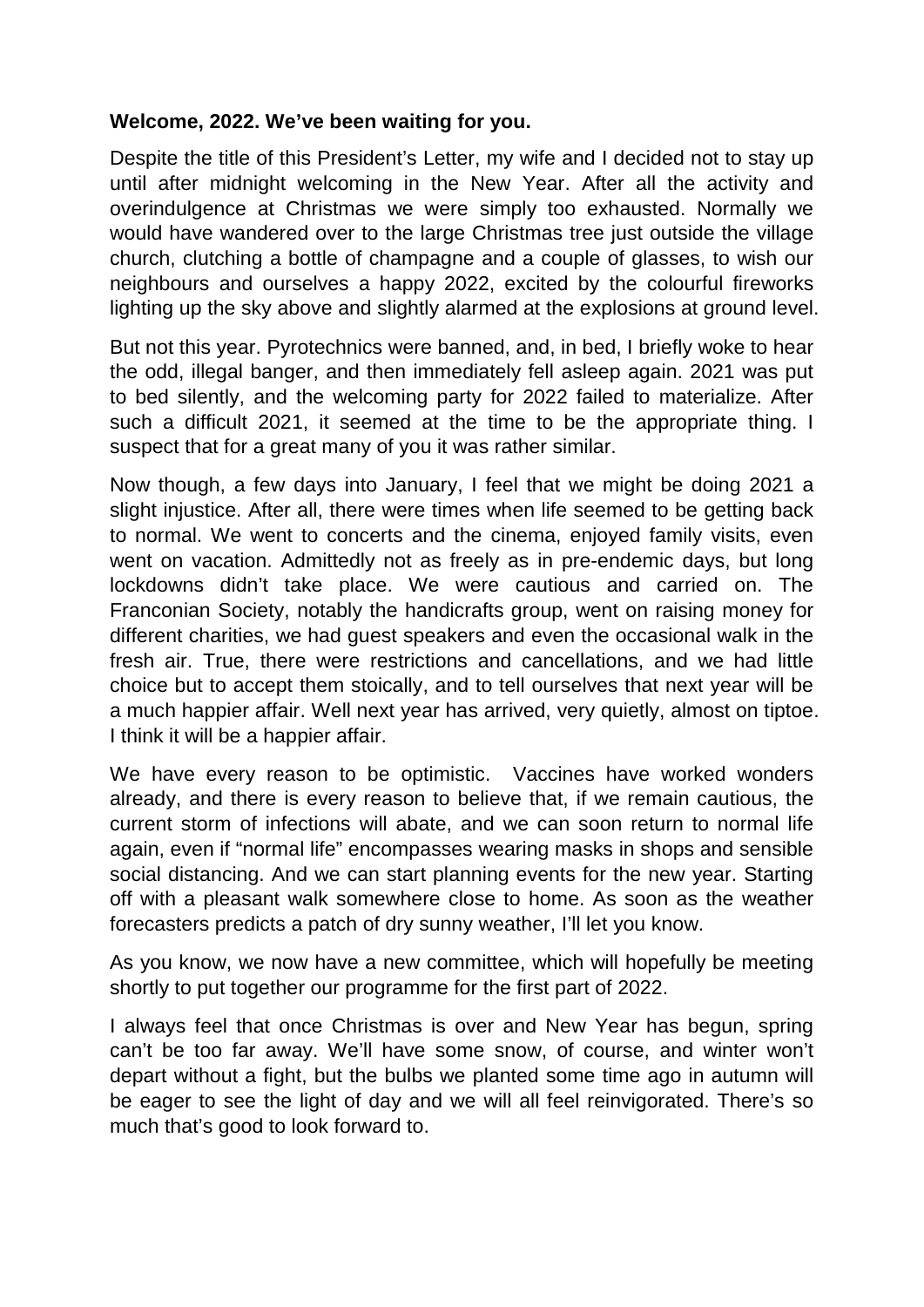So may I wish you all, in the name of the board and the committee, a good and optimistic start to 2022. Be patient for a little longer, and above all stay healthy and happy.

**Frank Gillard**

#### **Resolution humour and resolution thoughts**

"What was the caterpillar's New Year's resolution? To turn over a new leaf."

## **Frank Sinatra**

"The best is yet to come."

## **Steve Harvey**

"You are never too old to reinvent yourself."

# **Alfred Lord Tennyson**

"Ring out the old, ring in the new, Ring, happy bells, across the snow:

The year is going, let him go;

Ring out the false, ring in the true."

EMADE A NEW YEAR'S RESOLUTION

@ BANX cartoons

TO GIVE UP DRINKING BUT HE WAS DRUNK AT THE TIME."

**Bill Vaughan:** "Youth is when you're allowed to stay up late on New Year's Eve. Middle age is when you're forced to."

**Melody Beattie:** "The new year stands before us, like a chapter in a book, waiting to be written."

**Alfred Lord Tennyson:** "Hope smiles from the threshold of the year to come, whispering, 'it will be happier.'"

**William E. Vaughn:** "An optimist stays up until midnight to see the New Year in. A pessimist stays up to make sure the old year leaves."